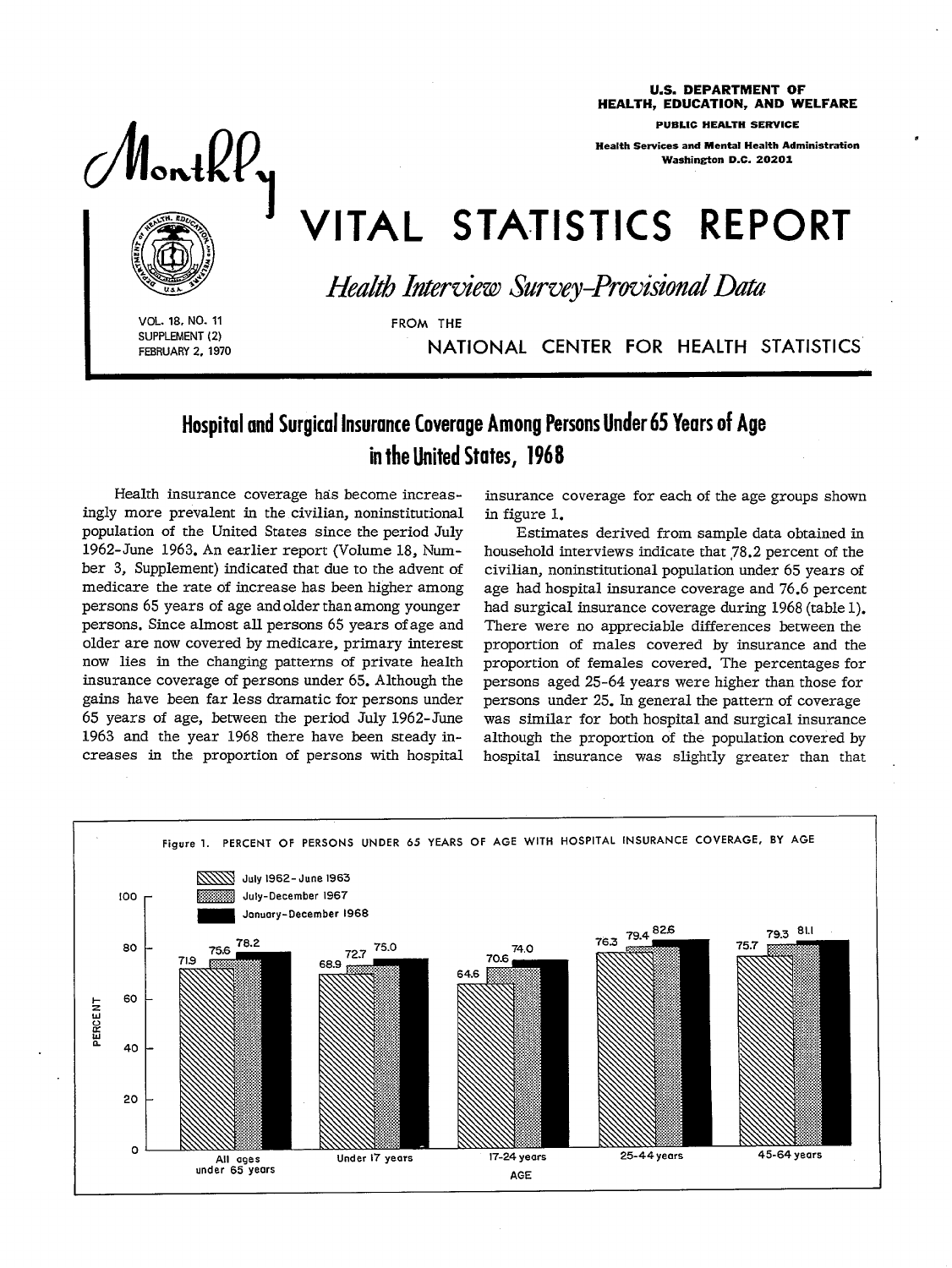

covered by surgical insurance. For this reason and because hospital insurance tends to be the most basic form of coverage, the discussion which follows is limited to hospital insurance coverage.

The percent of persons covered by hospital insurance was directly related to family income. The level of coverage ranged from 36.3 percent among persons with a family income of less than \$3,000 to 92.3 percent among persons with a family income of \$10,000 or more (figure 2). Similar patterns of increasing coverage with increasing income were found in each of the age groups shown in table 2. Among persons with a family income of less than \$3,000 young people aged 17-24 years had the highest level of hospital insurance coverage (52.2 percent).

Table 2. PERCENT DISTRIBUTION OF PERSONS UNDER 65 YEARS OF AGE BY HOSPITAL AND SURGICAL INSURANCE COVERAGE. ACCORDING TO FAMILY INCOME AND AGE: UNITED STATES, 1968

|                                                  | Total<br>popu-<br>lation          | Hospital insurance |                | Surgical insurance |                |
|--------------------------------------------------|-----------------------------------|--------------------|----------------|--------------------|----------------|
| Family income and age                            | under<br>65<br>years <sup>1</sup> | Insured            | Not<br>insured | Insured            | Not<br>insured |
| IESS THAN \$3,000                                |                                   |                    |                |                    |                |
| All ages under<br>65 years ---                   | 100.0                             | 36.3               | 62.3           | 34.8               | 63.9           |
|                                                  |                                   |                    |                |                    |                |
| Under 17 years ---------                         | 100.0                             | 23.3               | 75.1           | 22.9               | 76.0           |
| 17-24 years-----------                           | 100.0                             | 52.2               | 45.8           | 50.6               | 47.3           |
| 25-44 years-----------                           | 100.0                             | 31.8               | 67.3           | 30.4               | 68.8           |
| 45-64 years ---------                            | 100.0                             | 44.1               | 55.0           | 41.1               | 57.7           |
| \$3,000-\$4,999                                  |                                   |                    |                |                    |                |
| All ages under                                   |                                   |                    |                |                    |                |
| 65 years --------                                | 100.0                             | 56.8               | 42.2           | 54.6               | 44.0           |
|                                                  |                                   |                    |                |                    |                |
| Under 17 years ---------                         | 100.0                             | 49.1               | 49.9           | 47.3               | 51.2<br>41.9   |
| 17-24 years----------                            | 100.0<br>100.0                    | 58.2<br>58.1       | 40.1<br>41.0   | 56.5<br>55.8       | 42.9           |
| 25-44 years------------                          | 100.0                             | 67.7               | 31.5           | 65.1               | 33.8           |
| 45-64 years ------------                         |                                   |                    |                |                    |                |
| \$5,000-\$6,999                                  |                                   |                    |                |                    |                |
| All ages under                                   |                                   |                    |                |                    |                |
| 65 уеагн---                                      | 100.0                             | 78.5               | 20.9           | 76.7               | 22.4           |
|                                                  |                                   |                    |                |                    |                |
| Under 17 years--------                           | 100.0                             | 74.6               | 24.7           | 72.9               | 26.2<br>25.4   |
| 17-24 years------------                          | 100.0<br>100.0                    | 75.4<br>81.5       | 23.9<br>18.0   | 73,6<br>79.8       | 19.3           |
| 25-44 years------------                          | 100.0                             | 84.0               | 15.4           | 82.2               | 17.1           |
| 45-64 years ---------                            |                                   |                    |                |                    |                |
| \$7.000-\$9,999                                  |                                   |                    |                |                    |                |
| All ages under                                   |                                   |                    |                |                    |                |
| 65 years-----                                    | 100.0                             | 89.3               | 10.2           | 87.8               | 11.4           |
|                                                  |                                   |                    | 11.1           | 87.0               | 12.1           |
| Under 17 years---------                          | 100.0<br>100.0                    | 88.4<br>84.2       | 15.0           | 82.7               | 16.4           |
| 17-24 years-----------<br>25-44 years----------- | 100.0                             | 91.2               | 8.5            | 89.8               | 9.6            |
| 45-64 years--------                              | 100.0                             | 91.3               | 8.3            | 89.6               | 9.9            |
|                                                  |                                   |                    |                |                    |                |
| \$10,000 OR MORE                                 |                                   |                    |                |                    |                |
| All ages under                                   |                                   |                    |                |                    |                |
| 65 years--------                                 | 100.0                             | 92.3               | 7.1            | 90.7               | 8.3            |
|                                                  |                                   |                    |                |                    |                |
| Under 17 years------                             | 100.0                             | 91.8               | 7.7            | 90.2               | 8.8            |
| 17-24 years------------                          | 100.0                             | 87.9<br>94.0       | 10.7<br>5.6    | 86.2<br>92.8       | 12.2<br>6.5    |
| 25-44 years------------                          | 100.0<br>100.0                    | 93.3               | 6,2            | 91.1               | 8.0            |
| 45-64 years --------                             |                                   |                    |                |                    |                |

| <sup>1</sup> Includes persons of unknown insurance status. |  |  |  |
|------------------------------------------------------------|--|--|--|
|                                                            |  |  |  |

Table 1. PERCENT DISTRIBUTION OF PERSONS UNDER 65 YEARS OF AGE BY HOSPITAL AND SURGICAL INSURANCE COVERAGE, ACCORDING TO SEX AND AGE: UNITED STATES, 1968

Τ

| Sex and age                                                                                               | Total<br>popu-<br>lation          | Hospital insurance           |                              | Surgical insurance           |                              |
|-----------------------------------------------------------------------------------------------------------|-----------------------------------|------------------------------|------------------------------|------------------------------|------------------------------|
|                                                                                                           | under<br>65<br>years <sup>1</sup> | Insured                      | Not.<br>insured              | Insured                      | Not<br>insured               |
| <b>BOTH SEXES</b>                                                                                         |                                   |                              |                              |                              |                              |
| All ages under<br>65 years--------                                                                        | 100.0                             | 78.2                         | 20.5                         | 76.6                         | 21.9                         |
| Under 17 years---------<br>17-24 years------------<br>25-44 vears------------<br>45-64 years------------  | 100.0<br>100.0<br>100.0<br>100.0  | 75.0<br>74.0<br>82.6<br>81.1 | 23.7<br>23.9<br>16.4<br>17.7 | 73.5<br>72.3<br>81.1<br>79.0 | 24.9<br>25.4<br>17.6<br>19.7 |
| MALE                                                                                                      |                                   |                              |                              |                              |                              |
| All ages under<br>65 years--------                                                                        | 100.0                             | 78.7                         | 20.0                         | 77.1                         | 21.3                         |
| Under 17 years---------<br>17-24 years------------<br>25-44 years-----------<br>45-64 years-----------    | 100.0<br>100.0<br>100.0<br>100.0  | 74.7<br>74.5<br>84.4<br>81.6 | 23.9<br>23.3<br>14.5<br>17.4 | 73.1<br>72.8<br>83.1<br>79.7 | 25.2<br>25.0<br>15.5<br>19.0 |
| FEMALE                                                                                                    |                                   |                              |                              |                              |                              |
| All ages under<br>65 years--------                                                                        | 100.0                             | 77.8                         | 20.9                         | 76.1                         | 22.4                         |
| Under 17 years --------<br>17-24 years------------<br>25-44 years -----------<br>45-64 years------------- | 100.0<br>100.0<br>100.0<br>100.0  | 75.3<br>73.6<br>80.9<br>80.7 | 23.4<br>24.4<br>18.2<br>18.0 | 73.9<br>72.0<br>79.4<br>78.3 | 24.6<br>25.8<br>19.5<br>20.2 |

<sup>1</sup>Includes persons of unknown insurance status.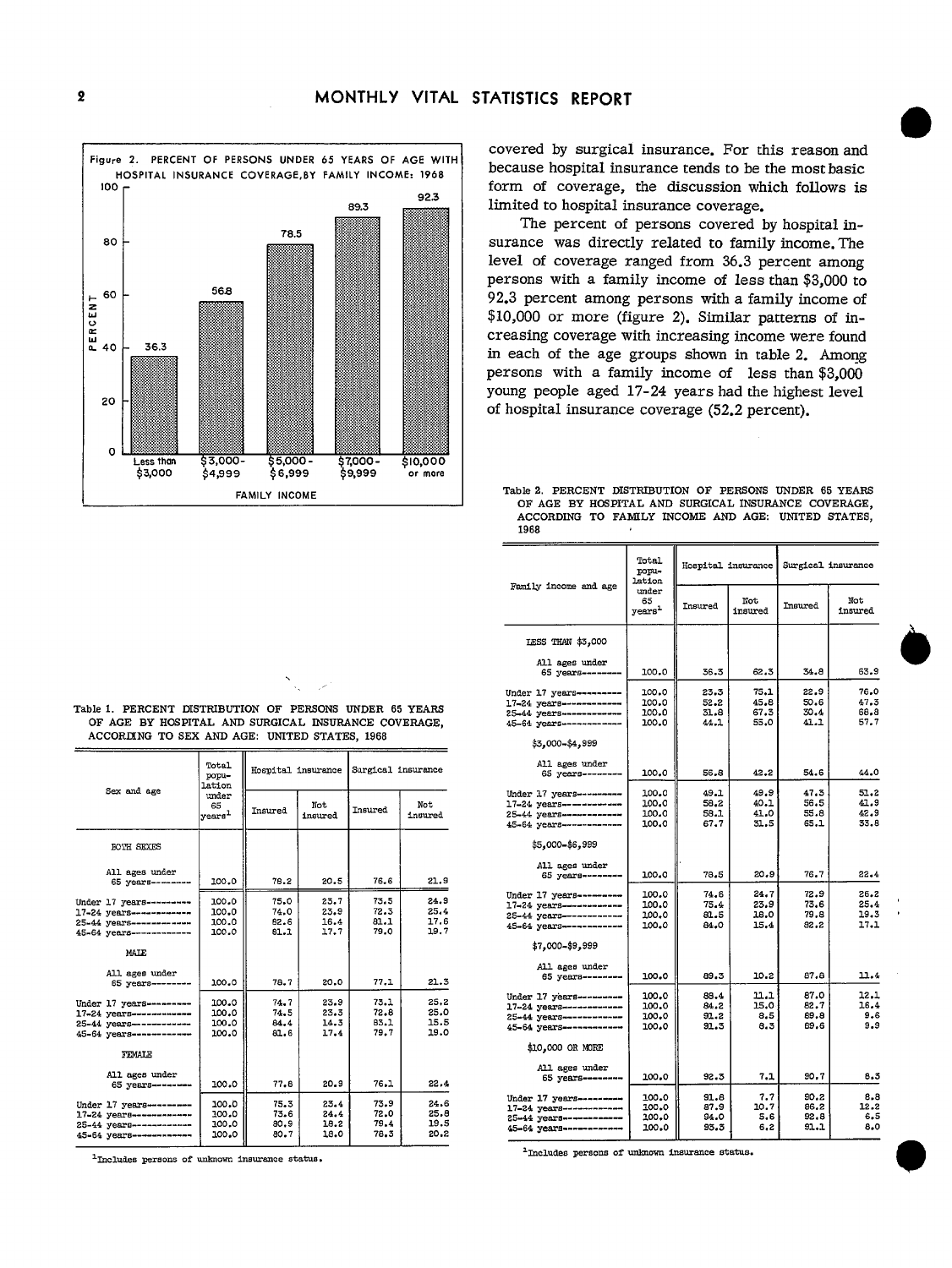|      |  |  | Table 3. PERCENT DISTRIBUTION OF PERSONS UNDER 65 YEARS |  |
|------|--|--|---------------------------------------------------------|--|
|      |  |  | OF AGE BY HOSPITAL AND SURGICAL INSURANCE COVERAGE,     |  |
|      |  |  | ACCORDING TO GEOGRAPHIC REGION AND AGE: UNITED STATES,  |  |
| 1968 |  |  |                                                         |  |

|                                                                                                          | Total<br>popu-<br>lation          | Hospital insurance           |                              | Surgical insurance           |                              |
|----------------------------------------------------------------------------------------------------------|-----------------------------------|------------------------------|------------------------------|------------------------------|------------------------------|
| Region and age                                                                                           | under<br>65<br>years <sup>1</sup> | Insured                      | Not<br>insured               | Insured                      | Not<br>insured               |
| NORTHEAST                                                                                                |                                   |                              |                              |                              |                              |
| All ages under<br>65 years--------                                                                       | 100.0                             | 83.9                         | 14.8                         | 82.1                         | 16.5                         |
| Under 17 years --------<br>17-24 years------------<br>25-44 years-----------<br>45-64 years------------  | 100.0<br>100.0<br>100.0<br>100.0  | 81.0<br>79.7<br>86.4<br>87.3 | 17.5<br>18.5<br>12.5<br>11.6 | 79.6<br>78.0<br>84.8<br>85.0 | 18.8<br>20.1<br>13.9<br>13.9 |
| NORTH CENTRAL                                                                                            |                                   |                              |                              |                              |                              |
| All ages under<br>65 years----                                                                           | 100.0                             | 84.2                         | 14.6                         | 82.2                         | 16.3                         |
| Under 17 years---------<br>17-24 years------------<br>25-44 years-----------<br>45-64 vears ------------ | 100.0<br>100.0<br>100.0<br>100.0  | 81.9<br>82.0<br>87.4<br>85.7 | 17.0<br>16.3<br>11.7<br>12.9 | 60.0<br>80.1<br>85.8<br>83.2 | 18.4<br>18.0<br>13.1<br>15.2 |
| SOUTH                                                                                                    |                                   |                              |                              |                              |                              |
| All ares under<br>65 years--------                                                                       | 100.0                             | 70.3                         | 28.3                         | 68.6                         | 29.7                         |
| Under 17 years--------<br>17-24 years------------<br>25-44 уеатв-----------<br>45-64 years -----------   | 100.0<br>100.0<br>100.0<br>100.0  | 66.5<br>66.1<br>76.7<br>72.2 | 32.2<br>31.3<br>22.0<br>26.7 | 65.0<br>64.4<br>75.2<br>70.1 | 33.4<br>32.9<br>23.3<br>28.6 |
| WEST                                                                                                     |                                   |                              |                              |                              |                              |
| All ages under<br>65 years----                                                                           | 100.0                             | 74.7                         | 24.0                         | 73.8                         | 24.8                         |
| Under 17 years---------<br>17-24 years------------<br>25-44 уеать-----------<br>45-64 years------------  | 100.0<br>100.0<br>100.0<br>100.0  | 70.8<br>68.7<br>79.6<br>79.1 | 27.7<br>29.1<br>19.5<br>19.8 | 70.1<br>67.6<br>78.9<br>77.9 | 28.4<br>30.1<br>20.2<br>20.7 |

<sup>1</sup>Includes persons of unknown insurance status.

| Region and                                                                                                                                        | Total<br>popu-<br>lation                  |                                      | Hospital insurance                  | Surgical insurance                   |                                      |
|---------------------------------------------------------------------------------------------------------------------------------------------------|-------------------------------------------|--------------------------------------|-------------------------------------|--------------------------------------|--------------------------------------|
| family income                                                                                                                                     | under<br>65<br>${\tt years}^1$            | Insured                              | Not<br>insured                      | Insured                              | Not<br>insured                       |
| NORTHEAST                                                                                                                                         |                                           |                                      |                                     |                                      |                                      |
| All incomes <sup>2</sup> ------                                                                                                                   | 100.0                                     | 83.9                                 | 14.8                                | 82.1                                 | 16.5                                 |
| Less than \$3,000-------<br>\$3,000-\$4,999----------<br>\$5,000-\$6,999----------<br>\$7,000-\$9,999----------<br>\$10,000 or more--------       | 100.0<br>100.0<br>100.0<br>100.0<br>100.0 | 39.4<br>58.5<br>80.4<br>93.1<br>94.9 | 59,0<br>40.8<br>18.9<br>6.4<br>4.S  | 38.3<br>55.6<br>78.1<br>91.5<br>93.4 | 60.9<br>43.3<br>20.9<br>7.7<br>5.7   |
| NORTH CENTRAL                                                                                                                                     |                                           |                                      |                                     |                                      |                                      |
| All incomes <sup>2</sup> -----                                                                                                                    | 100.0                                     | 3.18                                 | 14.6                                | 82.2                                 | 16.3                                 |
| Less than \$3,000-------<br>\$3,000-\$4,999-----------<br>\$5,000-\$6,999----------<br>\$7,000-\$9,999----------<br>\$10,000 or more--------      | 100.0<br>100.0<br>100.0<br>100.0<br>100.0 | 46.0<br>65.2<br>84.5<br>92.3<br>94.1 | 52.8<br>34.0<br>14.7<br>7.3<br>5.4  | 44.2<br>62.7<br>82.8<br>90.5<br>92.0 | 54.6<br>36.0<br>16.3<br>8.9<br>6.9   |
| <b>SOUTH</b>                                                                                                                                      |                                           |                                      |                                     |                                      |                                      |
| All incomes <sup>2</sup> -----                                                                                                                    | 100.0                                     | 70.3                                 | 28.3                                | 68.6                                 | 29.7                                 |
| Tess than \$3,000-------<br>$$3,000 - $4,999$ -----------<br>\$5,000-\$6,999----------<br>\$7,000-\$9,999----------<br>\$10.000-or more--------   | 100.0<br>100.0<br>100.0<br>100.0<br>100.0 | 33.2<br>55.3<br>76.0<br>85.4<br>89.4 | 65.6<br>43.3<br>23.5<br>14.1<br>9.9 | 31.6<br>53.1<br>74.1<br>84.3<br>87.8 | 67.2<br>45.0<br>25.1<br>15.0<br>11.2 |
| <b>WEST</b>                                                                                                                                       |                                           |                                      |                                     |                                      |                                      |
| All incomes <sup>2</sup> -----                                                                                                                    | 100.0                                     | 74.7                                 | 24.0                                | 73.8                                 | 24.8                                 |
| Less than \$3,000-------<br>\$3,000-\$4,999-----------<br>\$5,000-\$6,999-----------<br>$$7,000 - $9,999$ -----------<br>\$10,000 or more-------- | 100.0<br>100.0<br>100.0<br>100.0<br>100.0 | 29.0<br>44.9<br>70.0<br>84.1<br>89.4 | 69.1<br>54.1<br>29.5<br>15.2<br>9.9 | 27.7<br>44.1<br>69.3<br>83.1<br>86.4 | 70.1<br>55.0<br>29.9<br>16.2<br>10.7 |

Table 4. PERCENT DISTRIBUTION OF PERSONS UNDER 65 YEARS OF AGE BY HOSPITAL AND SURGICAL INSURANCE COVERAGE, ACCORDING TO GEOGRAPHIC REGION AND FAMILY INCOME: **UNITED STATES, 1968** 

<sup>1</sup>Includes persons of unknown insurance status.<br><sup>2</sup>Includes persons of unknown income.

A higher proportion of the residents of the Northeast and North Central Regions reported hospital insurance coverage-about 84 percent in each regionthan did residents of either the South (70.3 percent) or West (74.7 percent) Regions. Similar patterns of regional differences in coverage levels were found in each of the age groups shown in table 3, indicating that the differences in coverage among regions were not merely due to a difference in the age composition of the several regions. However, differences in the distribution of residents by family income did influence

regional coverage levels for all persons (table 4). Thus the coverage level was somewhat higher in the West Region than in the South for persons of all incomes although for each specific income group the rate for the West Region was lower than or equal to the rate in the South Region. Other possible causes of regional differences in health insurance coverage are presented in a report in the series Vital and Health Statistics (PHS Publication Number 1000, Series 10, Number 11).